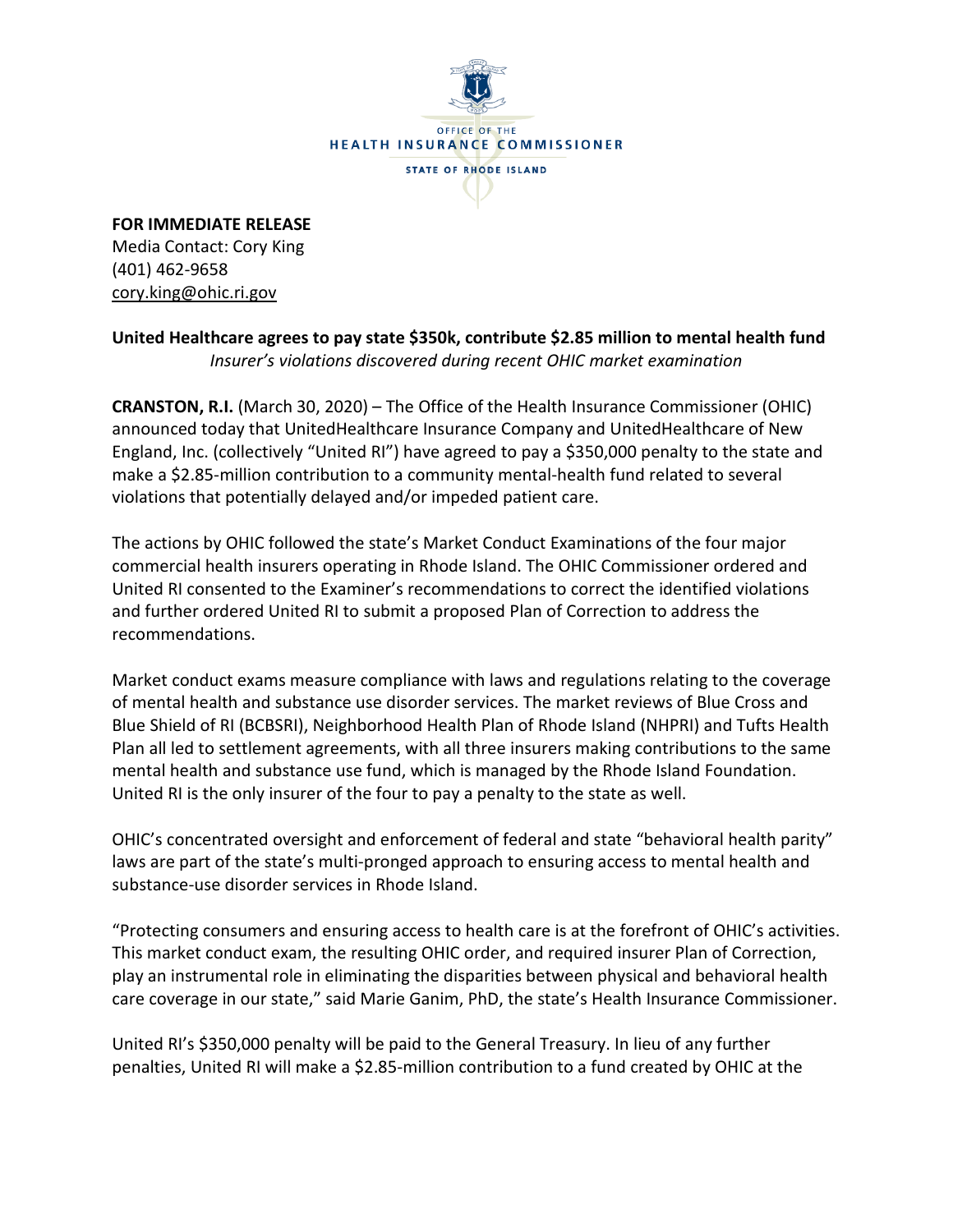Rhode Island Foundation to support behavioral health-focused community programs. The payment will be made in full by April 15, 2020.

Market conduct exams involve a detailed review of insurer records and operations during a specific timeframe. This exam process included a review of a random sample of case records from each insurer to assess operational compliance with statutory and regulatory requirements for the purpose of determining if laws and regulations are being followed. United RI is part of a larger national organization that also includes entities that process approvals or denials of requests for behavioral health services, Optum, or behavioral health-related prescriptions, Optum Rx. Regardless of United RI's delegation of administration to Optum, United RI remained legally responsible for administering its benefit review programs in a reasonable and fair manner, and for complying with state and federal laws and regulations.

[For the United RI examination,](http://www.ohic.ri.gov/documents/2020/March/COVID/United/UHC%20MCE_033020_WEBSITE.pdf) OHIC reviewed 301 behavioral health cases and 183 behavioral health-related prescription drug cases from 2014 through 2016. According to the report, and based upon the cases reviewed, OHIC's examiners found that United RI violated its behavioral health parity obligations under state and federal laws, including maintaining certain coverage exclusions unique to behavioral health and by applying its benefit review program to behavioral health services in a more stringent manner than was the case with physical health services.

OHIC further found that United RI used clinically inappropriate utilization review criteria to determine whether to approve or deny coverage of requested behavioral health services and behavioral health-related prescription drugs (including step therapy requirements) and/or applied the criteria in an inappropriate manner in violation of Rhode Island law. Specifically, examiners found that utilization review criteria used by review staff "were not based on objective, measurable, clinical criteria" and instead "relied on subjective vague and generalized conclusions or judgements."

Behavioral health service benefit review practices found to be in violation of Rhode Island law encompassed instances where United RI employed review practices that had "the potential to impede patient care" and/or were "coercive," including: conducting "short-term, frequent concurrent reviews, and recommend[ing] a shorter length of stay or lower level of care than requested by the treating provider without a clinical basis for either the short-term, frequent concurrent reviews or for the recommendation of a shorter length of stay or a lower level of care"; classifying as approvals modified provider treatment requests "without evidence of a voluntary agreement by the attending provider to modify the treatment request"; "scheduling provider communications and peer to peer review consultations within unrealistic timeframes"; failing to collect sufficient clinical information concerning the patient's clinical condition; and failing to "adequately consider the patient's need for continuity and transition of care, and for the patient's safety and welfare when denying coverage requests."

Regarding the administration of United RI's utilization review processes for behavioral healthrelated prescription drug coverage, OHIC found several violations that potentially delayed

Protecting Consumers • Ensuring Solvency • Engaging Providers • Improving the System

www.ohic.ri.gov 1511 Pontiac Avenue • Building #69, First Floor • Cranston, RI 02920 401.462.9517 • 401.462.9579 fax • TTY: 711